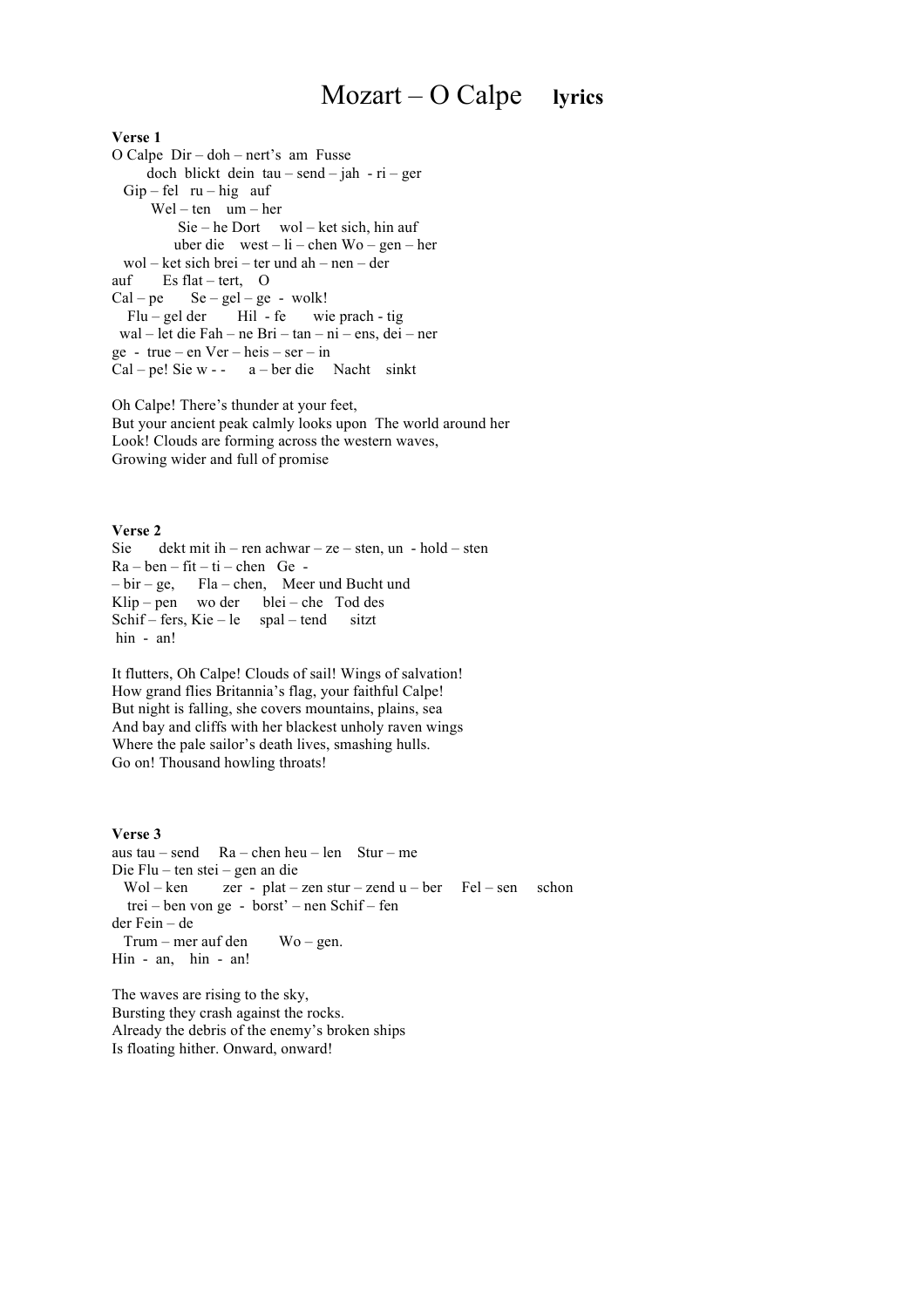### **Verse 4**

Der Bucht Ge – sta – de deckt ein mach - tig Heer Auf hundert off'ne Feuerschunde stolz Ein Seegeschwader, starker an der Zahl Hispaniens und Galliens vereint Die Wimpel hoch empor, beschwimmt die Bucht Hinan! Hinan! Hinan!

The shore is covered by a mighty army Proudly showing their fiery mouths. A sea squadron, large in number, Spain and France united, With banners high are swimming in the bay; Go forth, go forth, go forth! [onward, onward, onward]

## **Verse 5**

Nacht! Sturme! Feindliche Geschwader! Die kommen, sind Meeregebieter Sind kalte Busen ohne Furcht Sind Albions Abkunft

Night! Storms! Enemy ships! They come, Masters of the sea, their breasts are cold, Without fear, They are Albion's offspring

### **Verse 6**

Du strebest vergeben[s], o neidische Nacht Mit deinem schwarzesten Rabengefieder Das hohe, kuhne Beginnen zu decken! Haltst du mir's aus gegen den Schimmer Welchen der Bardengesang Uber das hohe, kuhne Beginnen geusst?

You strive in vain, oh envious night! With your blackest ravens plumage To cover [hide] the high, daring venture! Will you hold out against the glimmer, which The bard's song pours over the high, daring venture?

# **Verse 7**

Du heulest vergeben[s], o Windsbraut! Vergeben[s] brauset ihr, Wogengebirge! DieFelsen hinauf, die Felsen herunter! Brausender tragt auf seinem Gefieder der Ruhm Den Flutenbandiger Howe Mit seinem Heldengeschwader durch Welten

You cry in vain, oh wind's bride! In vain you rage, Oh wave mountains! Up on the rocks, down on the rocks! Raging, the glory in her plumage carries Howe, The tamer of floods, his squadron of heroes through the world!